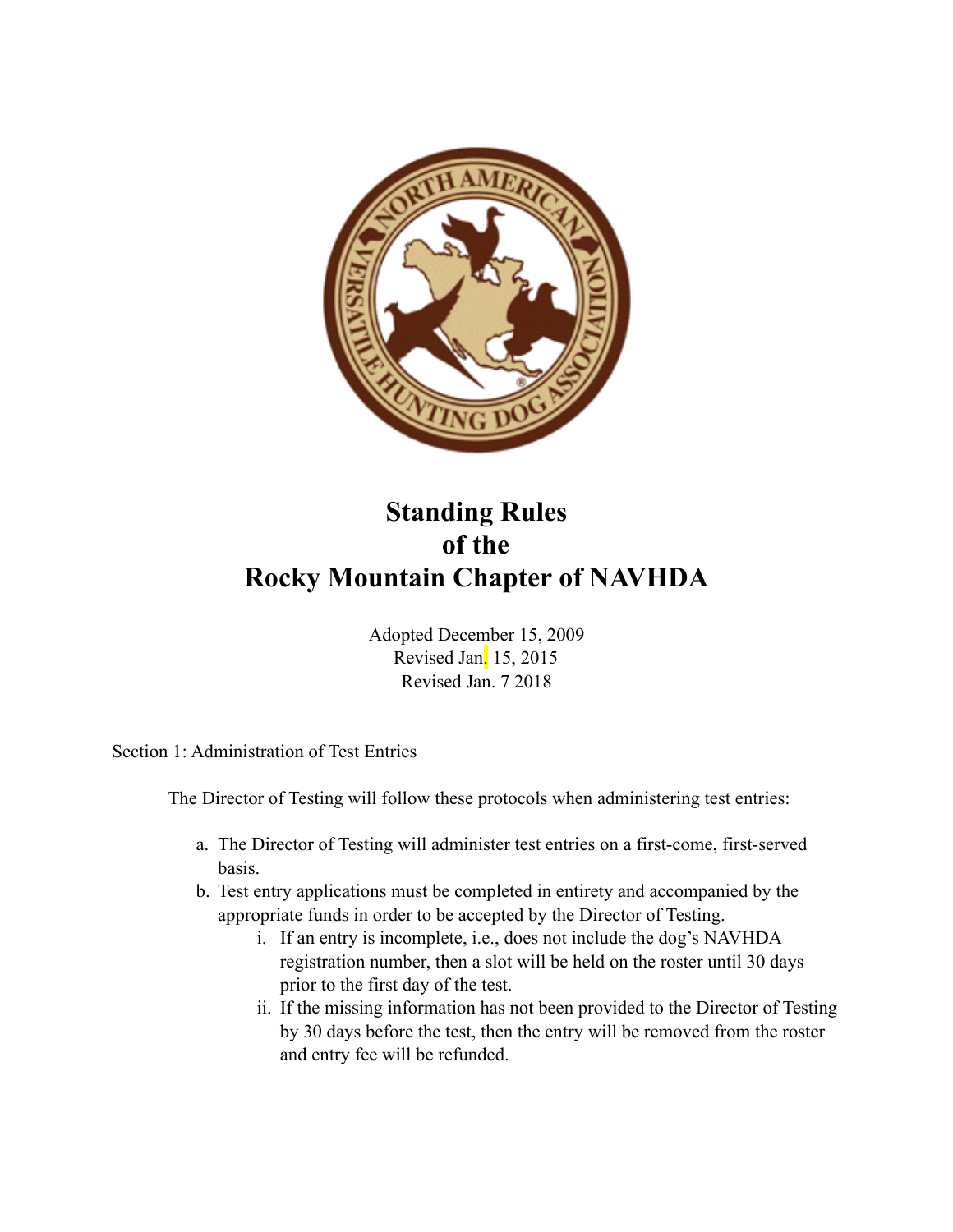- c. If the Director of Testing receives a completed test entry for a test in which no active roster spot is available, the entry will be placed onto a waiting list. Wait list procedures are as follows:
	- i. While every effort will be made to move entries from the wait list to the active roster on a first-come, first-served basis, RMC reserves the right to place any entry onto the active roster in such a way as to maximize the number of dogs tested according to NAVHDA guidelines.
	- ii. The fee for wait-listed entries will not be deposited until an active roster spot is confirmed.
	- iii. Handlers on the waiting list have 24 hours to reply affirmatively after notification from the Director testing (by email and telephone) regarding an available active roster spot.
	- iv. If the handler does not reply affirmatively within 24 hours, then the Director of Testing will offer the active roster spot to the next entry on the waiting list. Once an active roster spot is accepted, the fee will be deposited and subject to the refund rule in Section (2)(i).
- d. If a handler requests to cancel a test entry, such request will be handled as follows:
	- i. If the Director of Testing receives notification that a handler wishes to pull a dog from a test roster at least 30 days prior to the test date, a refund will be offered.
	- ii. If a dog on the test roster becomes sick or injured prior to the test, the entry will be refunded provided that the Director of Testing receives a note or other supporting document from a licensed veterinarian detailing the injury or sickness.
	- iii. In the event of extraordinary circumstances not contemplated by these rules, a decision on whether to offer a handler a refund will be made after the test and by a majority vote of the Board.
	- iv. The Director of Testing shall have discretion to manage daily test rosters and run order to accommodate reasonable requests by handlers.
- d. The number of test entries per handler per test day is limited to three (3), except if the test is not filled at 30 days prior to the test date. In the case of a partially full test (at the 30-day cut-off date, a the Director of Testing may allow a handler up to one half of the available test slots based on the test entry formula from NAVHDA (i.e. an all natural ability test will have a maximum of ten (10) slots. Thus, the maximum number of test slots per handler per test day would be five (5) slots).

## Section 2: Test Gunners

Eligible test gunners must meet the following criteria:

- a. All gunners shall be at least 18 years of age and voting members in good standing with RMC-NAVHDA.
- b. All UPT-UT gunners shall have handled a dog in at least one UPT-UT test.